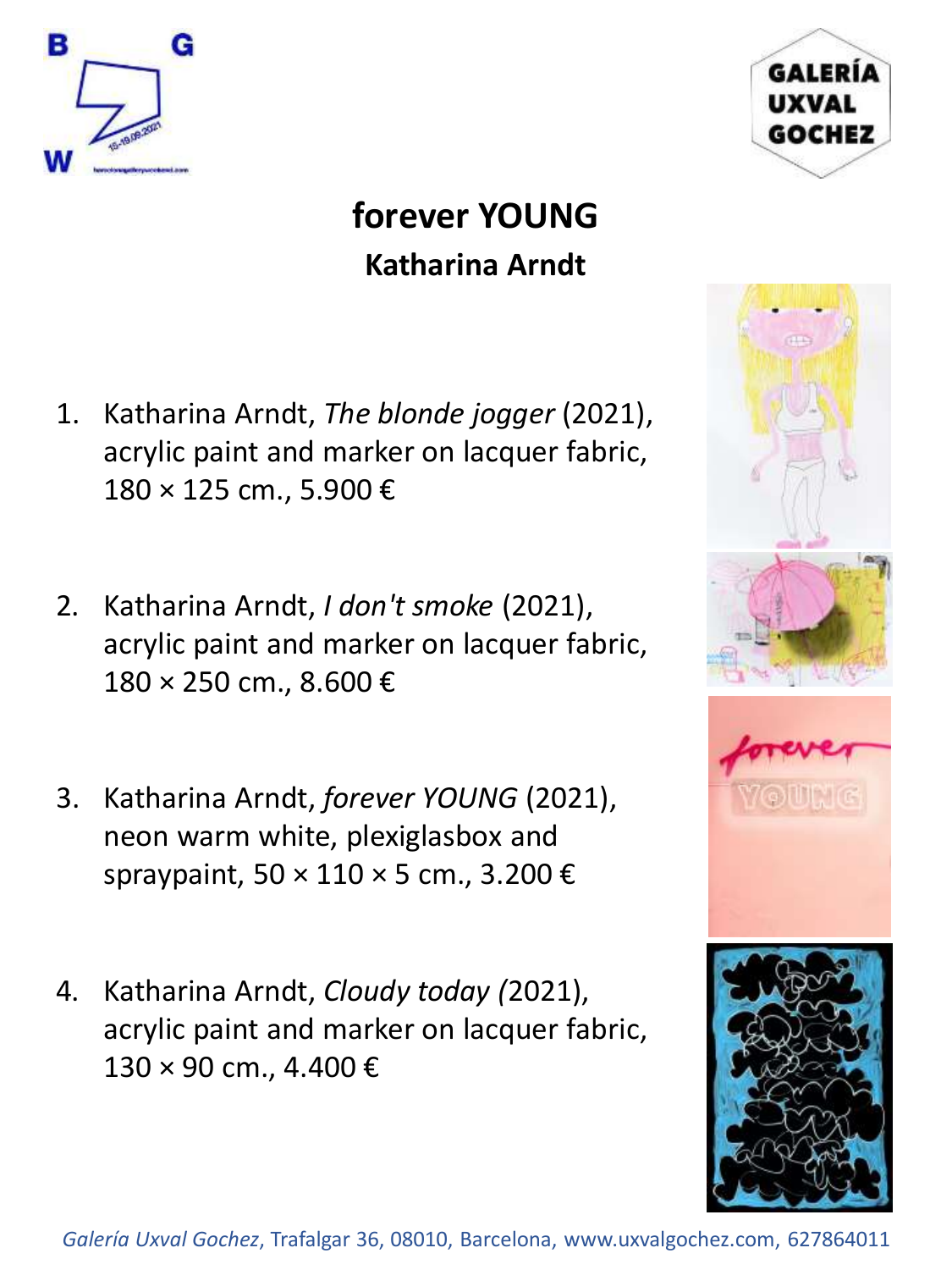**GOCHEZ** 





5. Katharina Arndt, *Public memories* (2020), marker and acrylic paint on black lacquer fabric, 130 × 90 cm., 4.400 €

6. Katharina Arndt, *I like palmtrees* (2021), acrylic paint and marker on lacquer fabric,  $130 \times 90$  cm., 4.400 €

7. Katharina Arndt, *At the pool* (2021), acrylic paint and marker on lacquer fabric, 130 × 90 cm., 4.400 €

8. Katharina Arndt, *Trashy beach* (2021), acrylic paint and marker on lacquer fabric 130 × 90 cm., 4.400 €



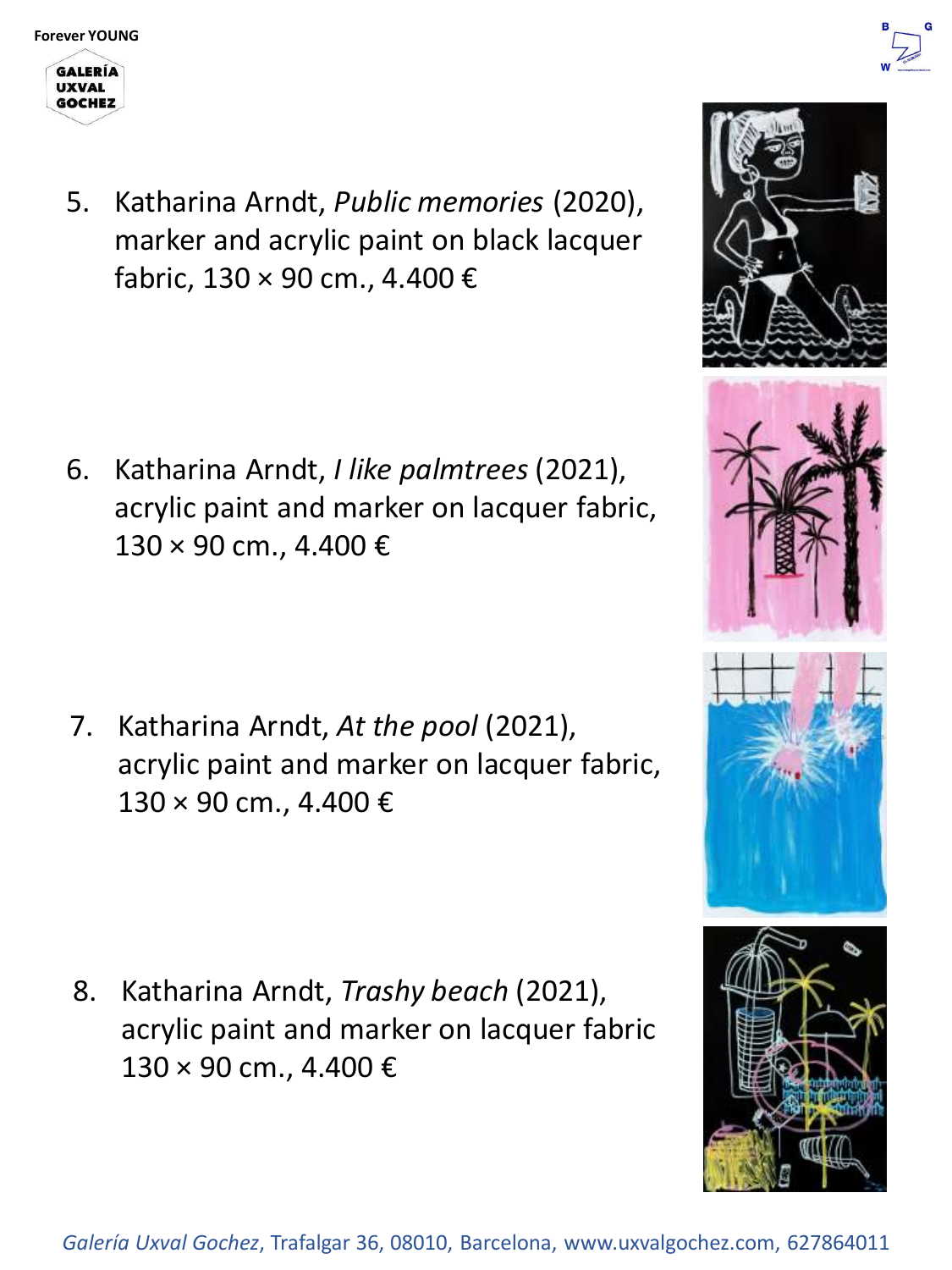**UXVAL** 



9. Katharina Arndt, *My beloved bathrobe* (2021), acrylic paint and marker on lacquer fabric, 130 × 90 cm., 4.400 €

10. Katharina Arndt, *Almost done* (2021), acrylic paint and marker on lacquer fabric,  $130 \times 90$  cm., 4.400 €

11. Katharina Arndt, *Pool by the sea* (2021), acrylic paint and marker on lacquer fabric, 130 × 90 cm., 4.400 €

12. Katharina Arndt, *Shopping again at last*  (2021), acrylic paint and marker on lacquer fabric, 130 × 90 cm., 4.400 €









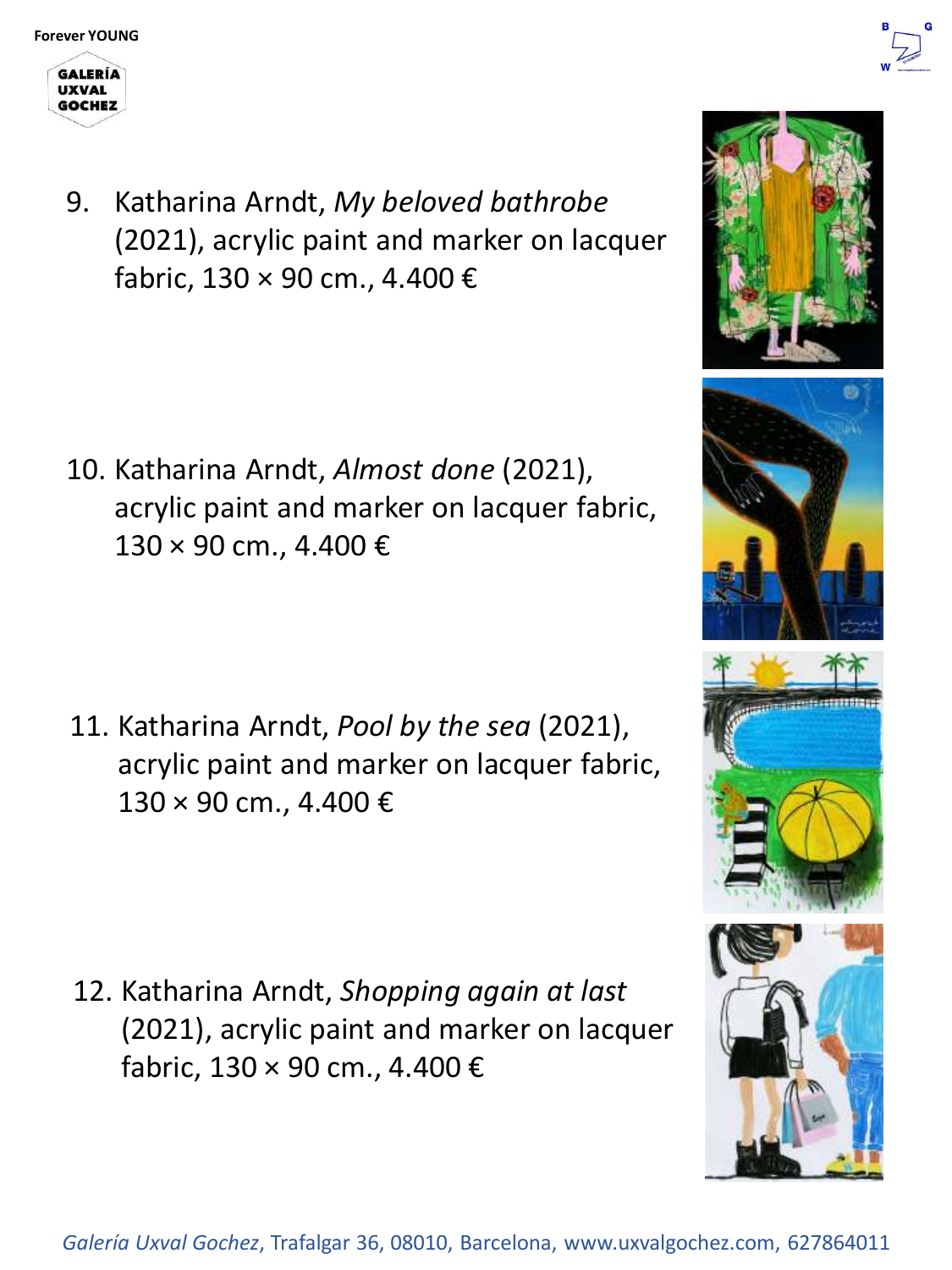

- 13. Katharina Arndt, *Flight with turbulences* (2021), acrylic paint and marker on lacquer fabric, 130 × 90 cm., 4.400 €
- 14. Katharina Arndt, *Sushi to go* (2020), marker and acrylic paint on lacquer fabric, 130 × 90 cm., 4.400 €
- 15. Katharina Arndt, *My leo sneakers* (2021), acrylic paint and marker on lacquer fabric, 130 × 90 cm., 4.400 €
- 16. Katharina Arndt, *My dying plant* (2021), acrylic paint and marker on lacquer fabric, 90 × 65 cm., 2.900 €
- 17. Katharina Arndt, *Me at night* (2021), acrylic paint and marker on lacquer fabric, 130 × 90 cm., 4.400 €

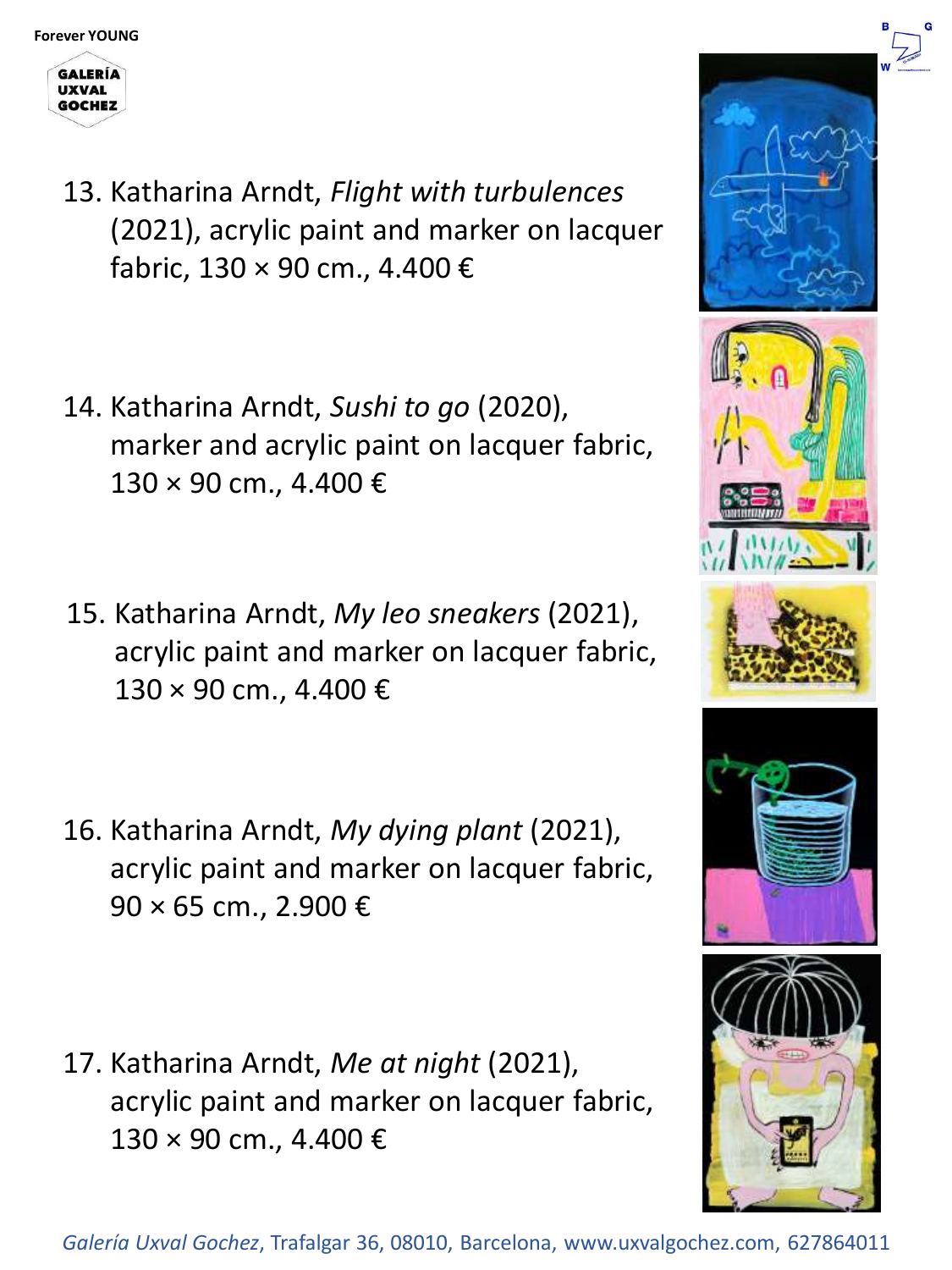



18. Katharina Arndt, Every day please (2020), marker and acrylic paint on lacquer fabric, 130 × 90 cm., 4.400 €

19. Katharina Arndt, *Will be hot today - sketch*  (2021), marker and acrylic paint on paper, 42 × 29,7 cm., 850 €

20. Katharina Arndt, *After the party - sketch*  (2021), marker and acrylic paint on paper, 42 × 29,7 cm., 850 €

21. Katharina Arndt, *The pink dress – sketch*  (2021), marker and acrylic paint on paper, 29,7 × 21 cm., 550 €





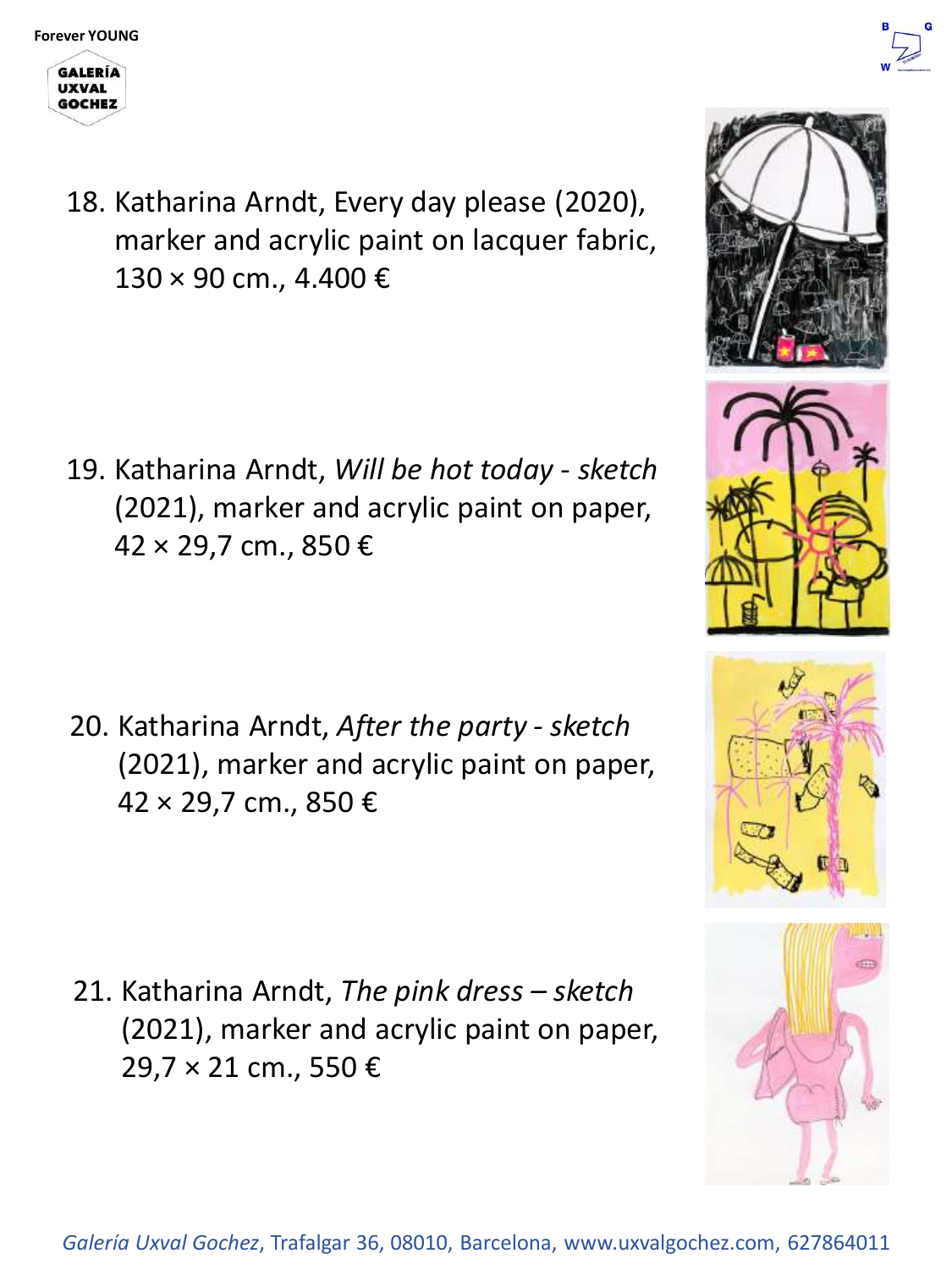

22. Katharina Arndt, *The blue tights - sketch* (2021), marker and acrylic paint on paper, 29,7 × 21 cm., 550 €

23. Katharina Arndt, *I like palmtrees - sketch*  (2021), marker and acrylic paint on paper, 42 × 29,7 cm., 850 €

- 24. Katharina Arndt, *Me at night - sketch*  (2021), marker and acrylic paint on paper, 29,7 × 21 cm., 550 €
- 25. Katharina Arndt, *I don't feel like talking really - sketch* (2021), marker and acrylic paint on paper, 29,7  $\times$  21 cm., 550  $\times$











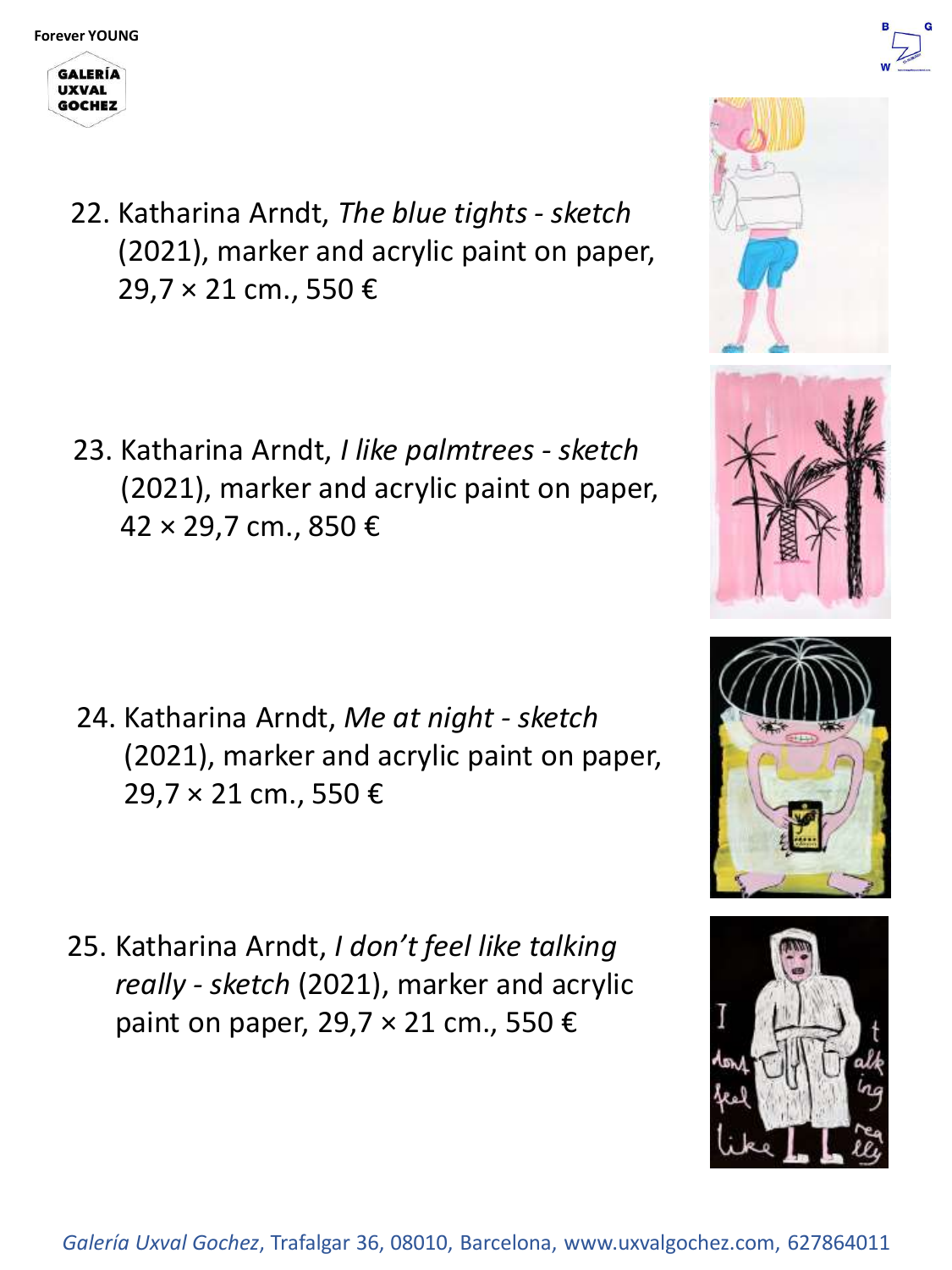



26. Katharina Arndt, *Will be hot today* (2021), acrylic paint and marker on lacquer fabric, 180 × 125 cm., 5.900 €

27. Katharina Arndt, *Mucho calor* (2021), acrylic paint and marker on lacquer fabric, 90 × 65 cm., 2.900 €

- 28. Katharina Arndt, *Me at the weekend*  (2021), acrylic paint and marker on lacquer fabric, 90 × 65 cm., 2.900 €
- 29. Katharina Arndt, *Every morning* (2021), acrylic paint and marker on lacquer fabric, 90 × 65 cm., 2.900 €